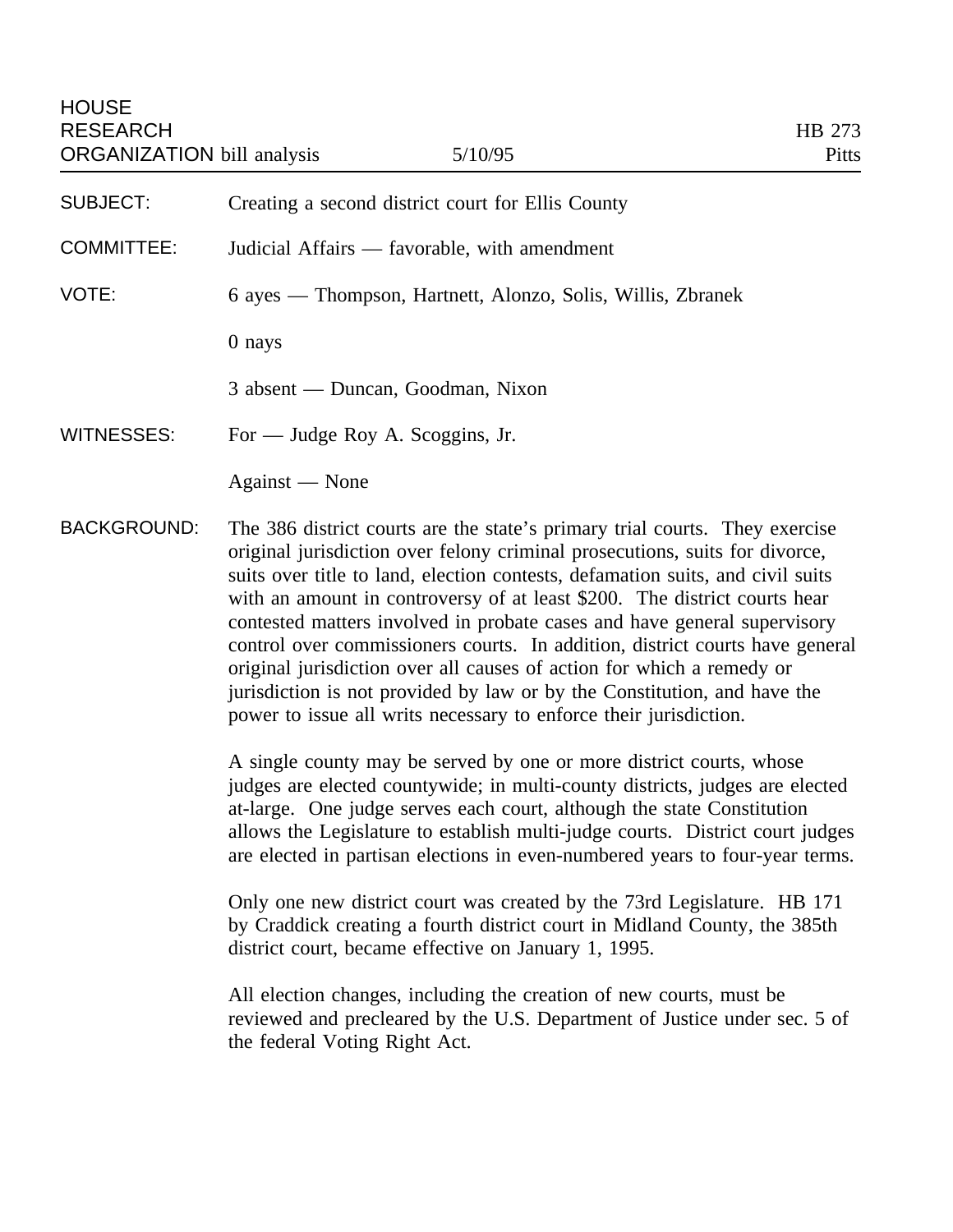## HB 273 House Research Organization page 2

Ellis County is now served by the 40th District court.

DIGEST: HB 273 would create a new state district court, the 378 Judicial District, composed entirely of Ellis County, effective September 1, 1995

**SUPPORTERS** SAY: HB 273 would relieve docket overcrowding in the Ellis County district court. Rapid population growth and rising crime rates have resulted in ever-increasing civil and criminal caseloads. The state average population per district court judge is 44,007 people for each judge. In Ellis County, there are currently 85,167 people for each judge. After the creation of the district court authorized by this legislation, the average will be 42,584 persons per district judge.

> The committee amendment to HB 273 would ensure that a judge elected to serve in this newly created district court could not serve as a visiting judge in one of the counties in which the judicial election process is currently under scrutiny by the U.S. Department of Justice. Those counties include Bexar, Dallas, Ector, Fort Bend, Harris, Jefferson, Lubbock, Midland, Tarrant and Travis.

Because of this restriction and because of the racial minority makeup of Ellis County, the state should be able to demonstrate to the Justice Department that the voting rights of minority members of the district will not be diluted nor will retrogression of minority voting power occur by creating this new district court.

**OPPONENTS** SAY: Until Texas reforms its system of electing judges, no new district courts should be created. A new district court costs the state over \$100,000 per year to operate. The election procedures for judges in urban counties are currently under challenge. The state should not spend the money to create new courts until it solves the current crisis in judicial selection. While the new court created by this legislation for Ellis County might be precleared by the Justice Department, all counties are part of this state and judicial reform is a statewide issue. It would be unfair to continue to create new courts in some counties and ignore the problem in the urban counties.

> The history of racial discrimination and minority vote dilution in Texas has made this state subject to section 5 of the federal Voting Rights Act.